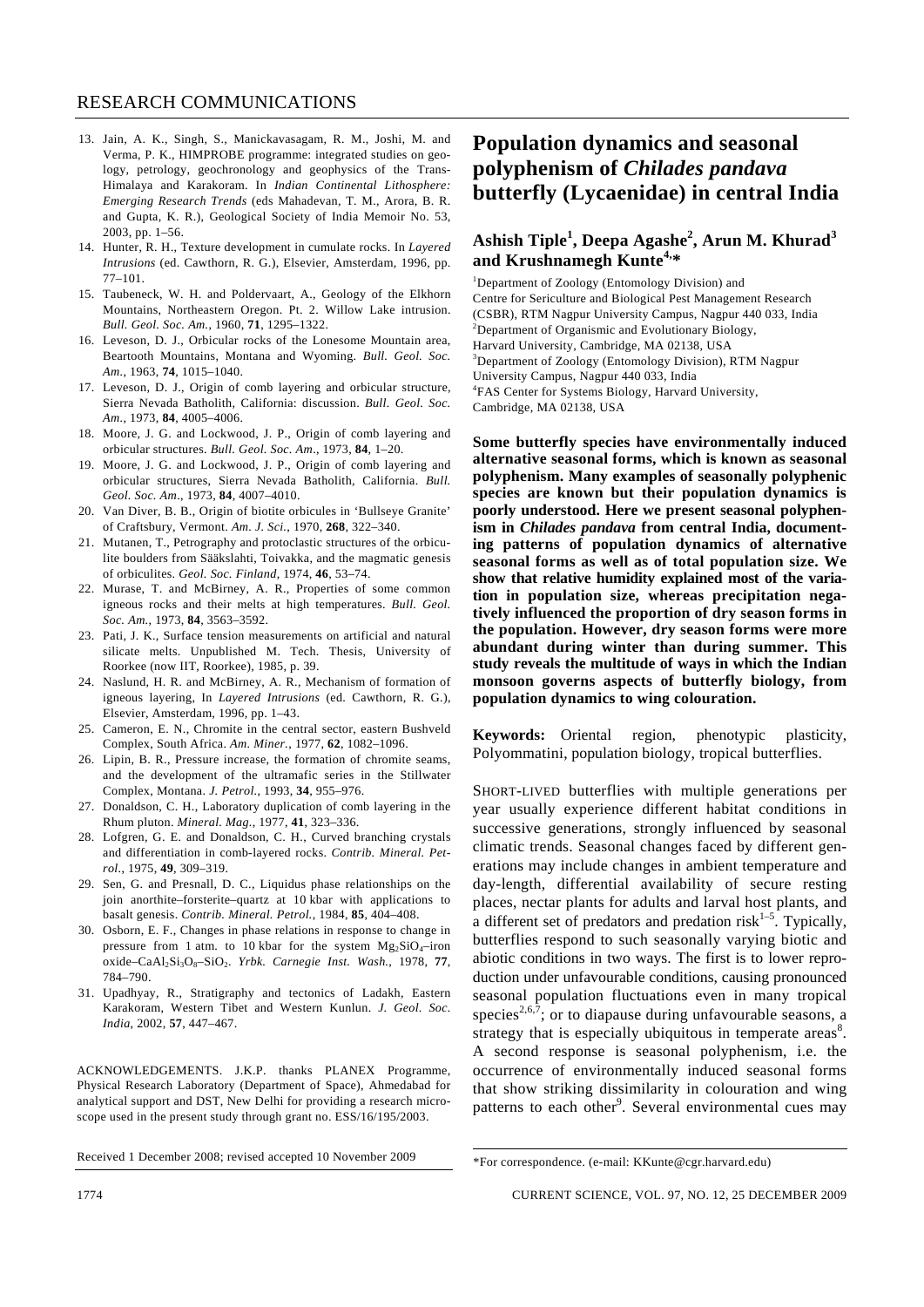

**Figure 1.** Seasonal polyphenism in *Chilades pandava*. *a*, Wet season form. *b*, Typical dry season form (DSF), in which the central area on the hind wing turns dark and the outer areas turn white, the extent and pattern of which are individually variable, as in *c* and *d*.

produce these seasonal forms: photoperiod $10-13$ , ambient temperature<sup>12–15</sup> and rainfall<sup>15</sup>. The alternative seasonal forms are presumably favoured by the seasonally varying biotic and abiotic selective pressures<sup> $4,16$ </sup>, or they may be by-products of phylogenetic and other historical factors<sup>17</sup>.

 Seasonal polyphenism has been extensively investigated in many Holarctic and African nymphalid and pierid butterflies<sup>11,16,18–22</sup>. Although it is taxonomically widespread<sup>4</sup>, seasonal polyphenism has rarely been studied systematically outside Nymphalidae and Pieridae. Here, we report on some population biological aspects of *Chilades pandava* Horsfield, 1829 (Lycaenidae: Lycaeninae: Polyommatini) from central India, a species that responds to seasonally changing environments both in terms of population size and in phenotypically plastic wing colouration. First we present data on seasonal population dynamics of *C. pandava*, and then we analyse environmental factors that govern the occurrence of the seasonal forms. This study is important because it shows in detail how specific seasonal variations in climatic factors govern the population size and wing colour patterns of butterflies. It is also important as a comparative study that provides a phylogenetically independent contrast to previously studied seasonally polyphenic nymphalid and pierid butterflies.

 The central Indian populations of *C. pandava* show distinct dry and wet season forms (Figure 1). The wet season form is mostly invariable, with central and submarginal

CURRENT SCIENCE, VOL. 97, NO. 12, 25 DECEMBER 2009 1775

bands and basal spots forming wing colour pattern elements characteristic of its tribe<sup>23</sup>. On the other hand, the dry season form (DSF) shows considerable individual variation in colouration and pattern, especially in the extent of light colouration and black spots and smears on the wings $^{23}$  (Figure 1). Populations and subspecies from the wet southeast Asian and Sri Lankan regions comprise only the wet season form<sup>24</sup>.

 The study site Ambazari Garden in Nagpur (20°9′N; 79°9′E), central India, is spread over six hectares and contains a mosaic of ornamental flowering plants and native deciduous forest trees. The garden has several *Cycas revoluta* (Cycadaceae) plants (the preferred larval host plant of *C. pandava*), *Acacia* spp. and *Albizzia lebbeck* that are used as alternative larval host plants, and many nectar plants for adults. The climate is marked by three major, widely recognized seasons in central India: hot and dry summer (March–May), south-western monsoon (June–September) and mild winter (November– February; October being the post-monsoon transitory period. Data from October is excluded from Table 1 but included in all other analyses). Weekly data on three climate variables (temperature, percent relative humidity and precipitation; Figure 2 *a*) were obtained from the Department of Meteorology, College of Agriculture, Nagpur, located 3 km from the Ambazari Garden.

 The population dynamic data were collected by AT on three  $500 \times 10$  m transects, each traversed in one hour,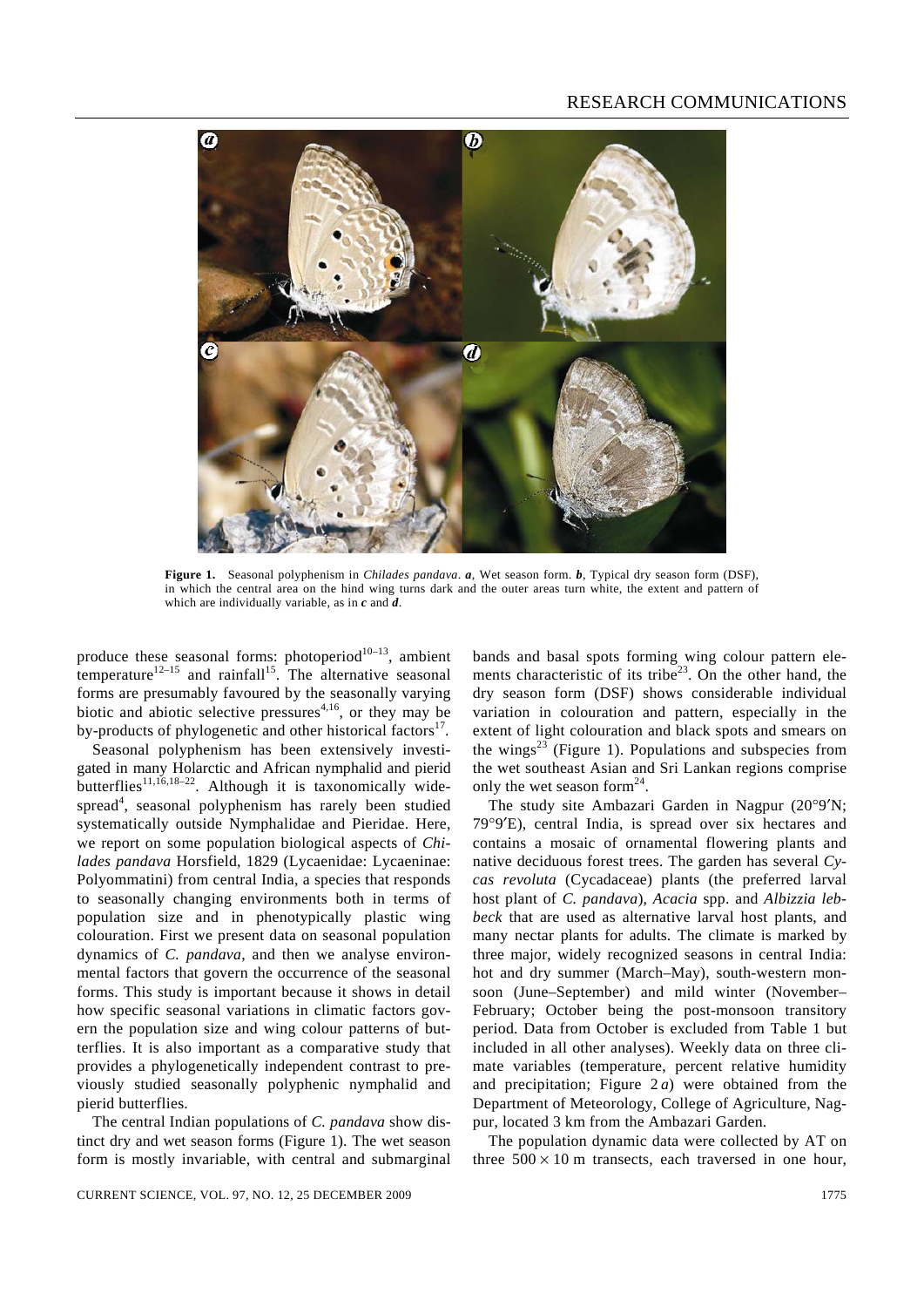|                       | Table 1. | Seasonal variation in the population parameters of C. pandava |                                                                       |
|-----------------------|----------|---------------------------------------------------------------|-----------------------------------------------------------------------|
|                       | Total    | Average $\pm$ SD<br>(range) per week                          | Statistical significance                                              |
| Number of individuals |          |                                                               |                                                                       |
| Summer                | 39       | $3.25 \pm 2.49$ (0-7)                                         | One-way ANOVA: $F_{2,41} = 22.6$ , $P \ll 0.0001$                     |
| Monsoon               | 221      | $13.81 \pm 3.54$ (8-21)                                       |                                                                       |
| Winter                | 164      | $10.25 \pm 5.55$ (2-18)                                       |                                                                       |
| Number of DSF         |          |                                                               |                                                                       |
| Summer                | 28       | $2 \pm 1.92(0-6)$                                             | 2-sample <i>t</i> -test: $t = -5.17$ , $df = 21.6$ , $P \ll 0.0001$   |
| Monsoon               | $\Omega$ | $\Omega$                                                      |                                                                       |
| Winter                | 140      | $8.75 \pm 4.43$ (2-16)                                        |                                                                       |
| Proportion of DSF     |          |                                                               |                                                                       |
| Summer                |          | $0.84 \pm 0.319(0-1)$                                         | Welch 2-sample <i>t</i> -test: $t = -0.4$ , $df = 12.45$ , $P = 0.69$ |
| Monsoon               |          | $\Omega$                                                      |                                                                       |
| Winter                |          | $0.88 \pm 0.094$ (0.73-1)                                     |                                                                       |



Figure 2. Temporal patterns of (*a*) climatic variables, and (*b*) total number of *C. pandava* and the proportion of DSF in the population. The three butterflies in the lower panel show the seasonal forms that are predominant during the three seasons.

visited once a week between 8:00 and 11:00 h. Each individual *C. pandava* sighted on the transect-belt and its seasonal form were recorded. The population and seasonal polyphenism data were collected from July 2006 to June 2007.

Data from the three transects were pooled to calculate the total number of individuals and the proportion of the DSF in each week. Estimates of population size from periodic censuses of many species are often temporally autocorrelated (i.e. population size at time *t* affects population size at time  $t + x$ ), which means that data points are not independent and therefore standard regression analyses are not valid. We tested for population size autocorrelation using the statistical package *R* (ref. 25) and found no significant temporal autocorrelation in the population data (results not shown). Hence, we analysed the data using multiple regression analysis.

 To identify the relative importance of the three climatic variables in explaining the variation in population size and composition, we first used a tree model using the package 'tree' in *R*. Tree models produce a bifurcating, tree-like structure by binary recursive partitioning of the data to maximize the amount of variation in data explained at each split (Figure 3). The data partitioning continues until the addition of explanatory variables no longer explains a significant amount of variance at the branch tips. This approach is explained here with an example with reference to Figure 3 *a*. For seasonal variation in the population size, the model first determined that relative humidity was the most important explanatory variable and identified 42.87% humidity as the critical value for the first nodal split of the data. This nodal split alone explained 37.5% of variance in population size of *C. pandava* (30.6% on one branch and 6.9% on the other). It then identified temperature as the second most important explanatory variable with the critical value of 28.47°C, which explained a further 18.8% variance in the dataset (10.9% on one branch and 7.9% on the other). Addition of further climatic variables did not explain additional variance in the dataset. Thus, the best-fit tree in the tree model indicates the relative importance and interactions between explanatory (in this case, climatic) variables that explain most of the variations in the response (population) variables.

 The tree model is a useful analytical tool that identifies critical values of explanatory variables and represents data visually, although it does not test statistical signifi-

1776 CURRENT SCIENCE, VOL. 97, NO. 12, 25 DECEMBER 2009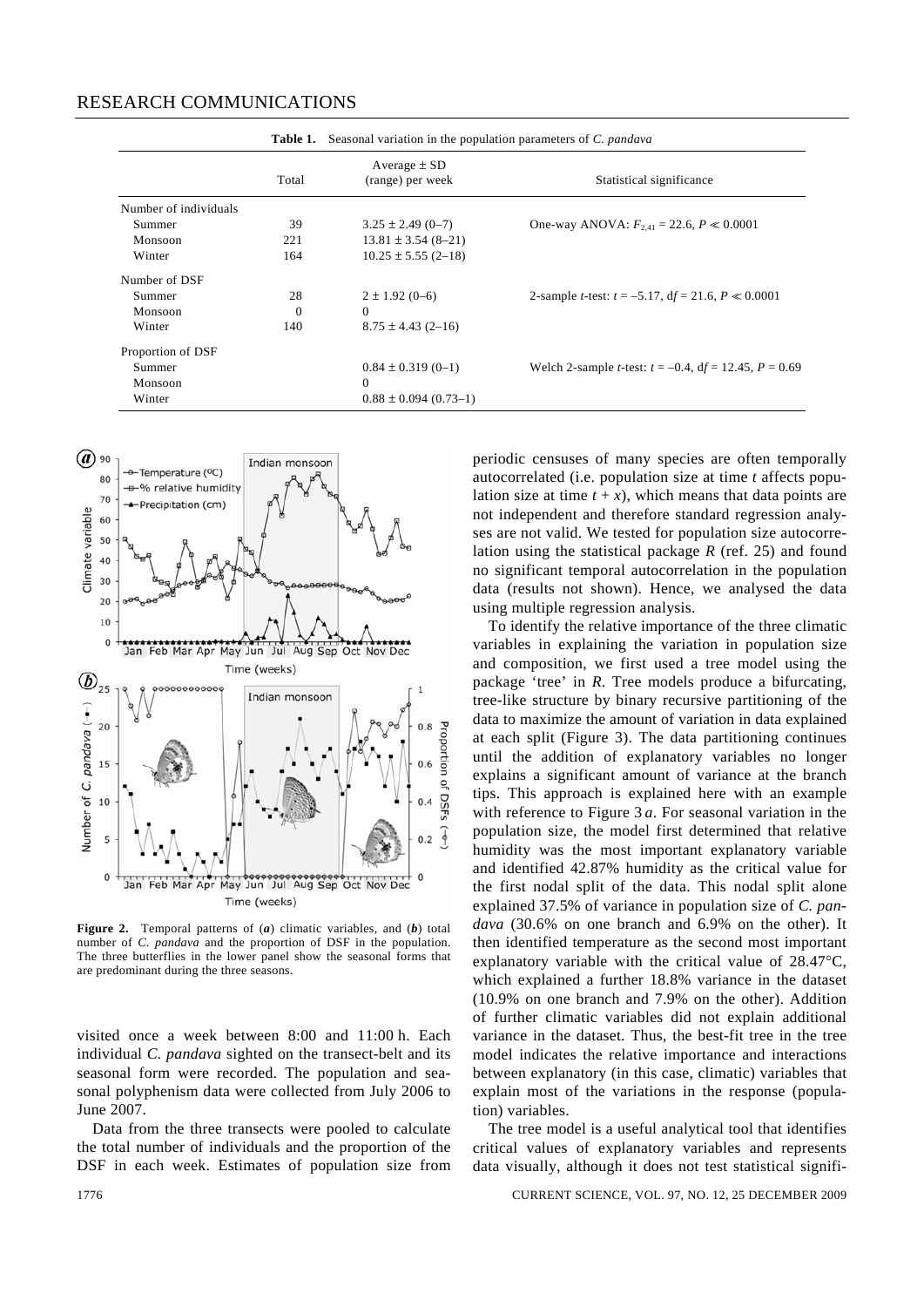

**Figure 3.** The influence of climatic variables on: (*a*) the number of *C. pandava*, and (*b*) the proportion of DSF in the population. The data were partitioned such that the bifurcating, tree-like structure shows the hierarchical importance of the climatic variables that explain maximum variation in the population parameters. The nodal splits, where critical values of the climatic variables are given, explain the greatest amount of variance between groups. Values in parentheses give the percentage variance explained by the branch. As illustrated by arrow-heads ('<' and '>'), lower values of climatic variables are on the left side and higher values are on the right side of all the nodes. Branch-ends give mean population values for each group or 'branch' of the tree.

cance. To assess statistical significance, we fit a multiple regression model to data on the climatic variables, population size and proportion of the DSF as follows. We used the 'gam' function in the package 'mgcv' in *R* to fit a generalized additive model to the data. We first fit a full model (total population  $= -1 + s$ (humidity) + s(precipita $tion$ ) + s(temperature)), where 's' indicates a smoothed function and '–1' indicates that the model does not include a fixed intercept. We then sequentially removed terms from the full model, evaluating deviance for each new model. A similar procedure was adopted using proportion of DSF as the response variable and specifying binomial error. The final reduced models with the least deviance in the data were: (i) total number of individuals  $= -1 +$  humidity + s(temperature, humidity), where s(temperature, humidity) indicates an interaction between the two variables, and the non-smoothed humidity term indicates that it affects the model intercept. These together explained 96% variance in population size; and (ii) proportion of  $DSF = -1 + s(precipitation) + s(tempe$ rature) + s(humidity), which explained  $88.5\%$  variance in proportion of the DSF.

 During 48 weeks of sampling covering the entire year, we recorded 203 DSF among a total of 482 *C. pandava*. The average number (± standard deviation) of *C. pandava*  recorded per week was  $10.04 \pm 5.83$  (range: 0–21), and the average number of DSF was  $4.23 \pm 5.05$  (range: 0– 16). The population size and the number and proportion of DSF in the population, however, showed pronounced seasonal fluctuations (Figure 2 *b*, Table 1). Population size was highest during the monsoon, whereas the abundance of DSF was greatest during the winter. The proportion of DSF in the population was very high, and comparable, during winter and summer (Table 1 and Fig-

CURRENT SCIENCE, VOL. 97, NO. 12, 25 DECEMBER 2009 1777 1797

ure 2 *b*). The abundance pattern of DSF initially seemed puzzling since we had expected, *a priori*, the abundance of DSF to be greatest during summer, at the height of the dry season. However, the interesting finding that the abundance of DSF was over four times higher during winter months compared to summer months was explained by population size, which was over four times greater in winter compared to summer (Table 1 and Figure 2 *b*).

 The two panels in Figure 3 illustrate the hierarchical order in which the three climate variables explained most of the variance in population size and the proportion of DSF. Relative humidity critically determined population size (Figure 3 *a*): humidity less than 42.87% was associated with the lowest population size (average 3.88 individuals/ week), while humidity above 42.87% was associated with higher population size. Temperature interacted with humidity to further affect population size: at high humidity (>42.87%), temperatures less than 28.47°C led to the highest population size (average 14.87 individuals/week), while high humidity combined with high temperature (>28.47°C) was associated with intermediate population size (average 9.25 individuals/week; Figure 3 *a*). Note that the Indian monsoon indirectly influenced these patterns: the rains increased relative humidity but lowered the temperature (Figure 2 *a*), leading to high population size. The rains affected the proportion of DSF more directly (Figure 3 *b*), decreasing it to as low as 0.04 (i.e. 4% of total individuals) when precipitation was greater than 0.9 cm. Lower precipitation  $(< 0.9$  cm) and high humidity (>56.25%) negatively affected the proportion of DSF (average 42% of total individuals). On the other hand, DSF was most abundant (93% of total individuals) when all three climatic variables were low (precipitation  $<$ 0.9 cm, humidity  $<$ 56.25% and temperature  $<$ 32.05°C;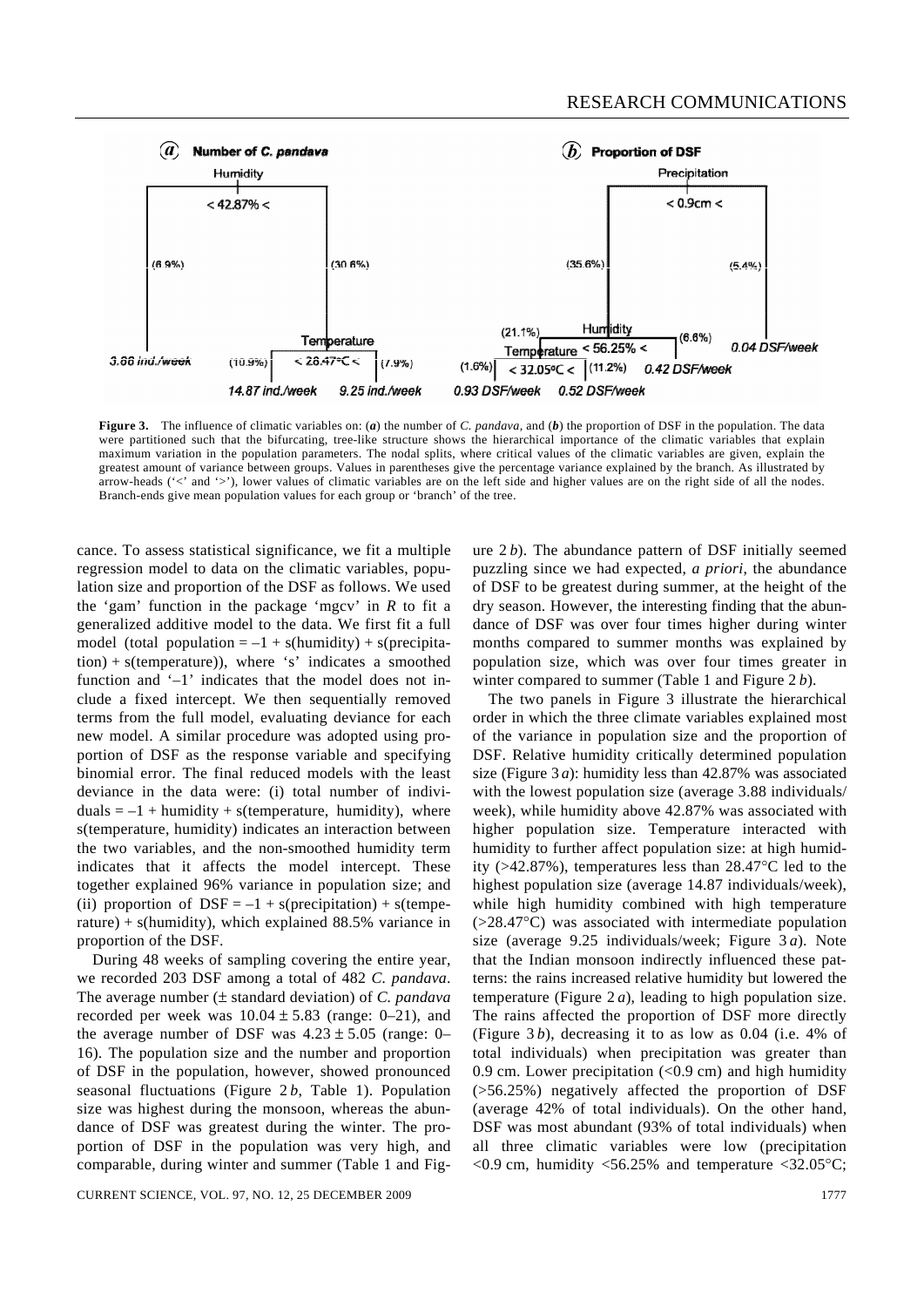Figure 3*b*). Thus, the three climatic factors, strongly influenced by the monsoonal rains, explained most of the variations in these two population parameters.

 Results of the multiple regression analysis confirmed the impacts of climatic variables on population parameters as identified by the tree model. The multiple regression analysis showed that a smoothed function representing the interaction between humidity and temperature explained most of the weekly variation in the number of *C. pandava* (adjusted  $R^2 = 0.725$ ,  $P = 0.0194$ ). Humidity alone significantly impacted the intercept of the temporal variation in population size  $(P < 0.001)$ . These results indicate that overall population size was determined by relative humidity, but that temporal variation in population size at constant humidity was dependent on the interaction between temperature and humidity. On the other hand, all three climatic variables strongly impacted variation in the proportion of DSF in the population (adjusted  $R^2 = 0.939$ ; *P* = 0.0335 for precipitation, *P* < 0.001 for temperature and  $P < 0.001$  for humidity in the interaction term), without any significant interactions between climatic variables.

 Seasonal polyphenism provides unusual insights into the evolution of butterfly wing colour patterns, and is useful in investigating the role of natural selection in producing the diversity of life at multiple levels, from genes to phenotypes<sup>26</sup>. Population dynamics similarly offer a window into the seasonal and ecological factors that shape the selection landscape, and show responses of organisms to these factors. In this communication, we were able to study the little-understood population dynamics associated with seasonal polyphenism to examine how *C. pandava* responds to the strongly marked seasonal climatic fluctuations in central India. We showed that the population size and the relative proportion of DSF fluctuated prominently with the seasons. Using multiple regression and tree models we were able to show that the population size and the proportion of DSF in the population were particularly influenced by humidity and rainfall. This is an excellent example of the multiple ways in which the Indian monsoon influences the biology of butterflies in this region, from population dynamics to wing colour patterns.

 One remarkable feature of the seasonal polyphenism in *C. pandava* is that its wet season form shows very little wing pattern variation whereas the DSF shows substantial individual variation in the extent and form of various wing pattern elements on the underside<sup>23</sup>. This unequal distribution of wing pattern variation across seasons highlights two important questions: (1) why has seasonal polyphenism evolved in this species, and (2) why is DSF so variable? Several non-exclusive or sometimes complementary hypotheses have been proposed to explain seasonal polyphenism in butterflies: (1) seasonal forms optimize thermoregulation in response to changes in thermal conditions across seasons, (2) predation pressure varies across seasons and the seasonal forms are best suited to match background colouration and thus enable escape from predation in the respective seasons in which they occur, and (3) seasonal polyphenism in some butterflies may have evolved in different selective environments, but persists as a by-product of dispersal and phylogenetic relationships<sup>3,4,17,27,28</sup>. The first two hypotheses are selectionist, while the last one is non-selectionist. The colour pattern changes and variation in the seasonal forms of *C. pandava* is suggestive of the selective processes involved in the first two hypotheses, for the following reasons. The DSF of *C. pandava* shows greater amount of white and other pale colouration<sup>23</sup> (Figure 1), which may help the butterflies to reflect the excessive heat of central Indian summers when the average temperature approaches 40°C and the highest daily temperatures are in the mid-40s. On the other hand, the overall pale colouration and highly reduced amount of orange and black near the tornal hind wing spots may help these butterflies to blend with the pale colouration of dry vegetation. However, it is unclear whether the individual variation observed in the DSF is under selection. Of particular interest is the individual variation in the darkening of the central wing area and whitening of the areas between the central and the submarginal bands on the hind wing of  $DSF<sup>23</sup>$  (Figure 1*b–d*). It is possible that these individually variable, seemingly unstable wing colour patterns in the DSF of *C. pandava* result not from selective pressures but from stochastic gene expression during wing pattern development, which may be affected by very high summer temperatures of central India. Thus, a combination of thermoregulation, predator escape and temperature-sensitive developmental stochasticity or unstable gene expression is likely to influence seasonal polyphenism and individual variation in *C. pandava*. This form of seasonal and individual variation makes *C. pandava* an attractive species for further studies on seasonal polyphenism. Importantly, it offers a phylogenetic contrast to other seasonally polyphenic species such as *Pieris*  and *Bicyclus*, which may be helpful if we want to understand seasonal polyphenism in a wider evolutionary context. Also, it provides a native study system for Indian biologists, who may not have ready access or research facilities to study other established seasonally polyphenic systems. Here we have introduced the seasonal polyphenism and population dynamics of *C. pandava*; we hope that more detailed ecological as well as genetic and experimental developmental work on this species will follow.

1778 CURRENT SCIENCE, VOL. 97, NO. 12, 25 DECEMBER 2009

<sup>1.</sup> McLeod, L., Seasonal polyphenism in African *Precis* butterflies. In *The Biology of Butterflies* (eds Vane-Wright, R. I. *et al*.), Academic Press, London, 1984, pp. 313–315.

<sup>2.</sup> Ehrlich, P. R., The structure and dynamics of butterfly populations. In *The Biology of Butterflies* (eds Vane-Wright, R. I. *et al.*), Academic Press, London, 1984, pp. 25–40.

<sup>3.</sup> Wiklund, C. and Tullberg, B. S., Seasonal polyphenism and leaf mimicry in the comma butterfly. *Anim. Behav.*, 2004, **68**, 621–627.